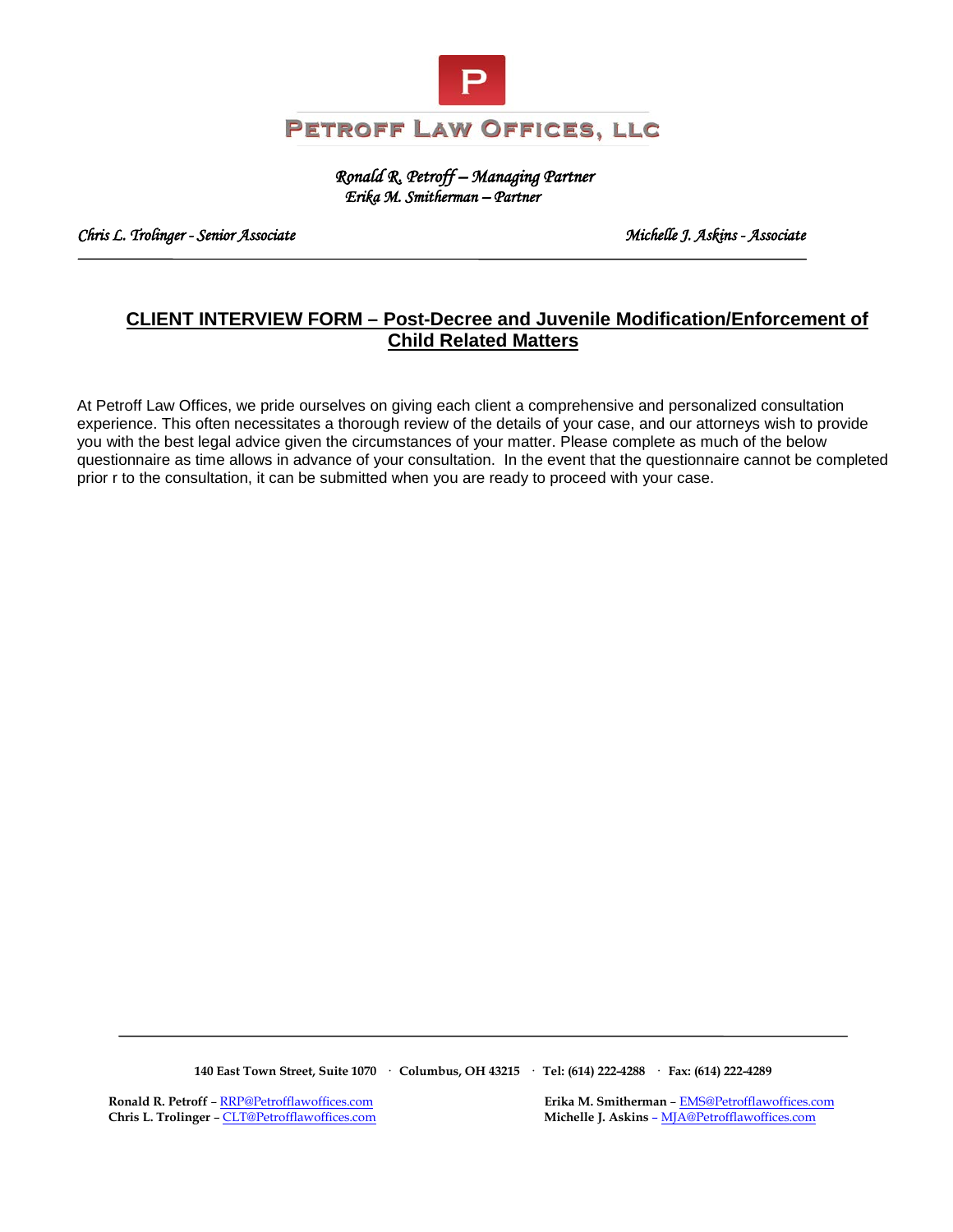### **I. Client and Other Parent Information**

## **General Information:**

| <b>Client</b>                                                                                               | <b>Other Parent</b>                                                                                         |
|-------------------------------------------------------------------------------------------------------------|-------------------------------------------------------------------------------------------------------------|
|                                                                                                             |                                                                                                             |
|                                                                                                             |                                                                                                             |
|                                                                                                             |                                                                                                             |
|                                                                                                             |                                                                                                             |
|                                                                                                             |                                                                                                             |
|                                                                                                             |                                                                                                             |
|                                                                                                             |                                                                                                             |
|                                                                                                             |                                                                                                             |
|                                                                                                             |                                                                                                             |
|                                                                                                             |                                                                                                             |
|                                                                                                             | Driver's License No.                                                                                        |
| Social Media Handles:                                                                                       |                                                                                                             |
| Facebook ____________________________                                                                       |                                                                                                             |
|                                                                                                             |                                                                                                             |
|                                                                                                             |                                                                                                             |
| <b>Employment Information:</b>                                                                              |                                                                                                             |
|                                                                                                             |                                                                                                             |
|                                                                                                             |                                                                                                             |
|                                                                                                             |                                                                                                             |
|                                                                                                             |                                                                                                             |
| Scheduled paychecks per year 12 24 26 52                                                                    | Scheduled paychecks per year 12 24 26 52                                                                    |
| Current base annual income                                                                                  | Current base annual income_________________________                                                         |
| Any other current income (unemployment, disability,<br>Social Security, dividend income, etc.) ____________ | Any other current income (unemployment, disability,<br>Social Security, dividend income, etc.)_____________ |
|                                                                                                             |                                                                                                             |
| Bonuses/Commissions from previous year_________                                                             | Bonuses/Commissions from previous year                                                                      |
| Income from two (2) years ago                                                                               | Income from two (2) years ago                                                                               |
| Bonuses/Commissions from 2 years ago                                                                        | Bonuses/Commissions from 2 years ago                                                                        |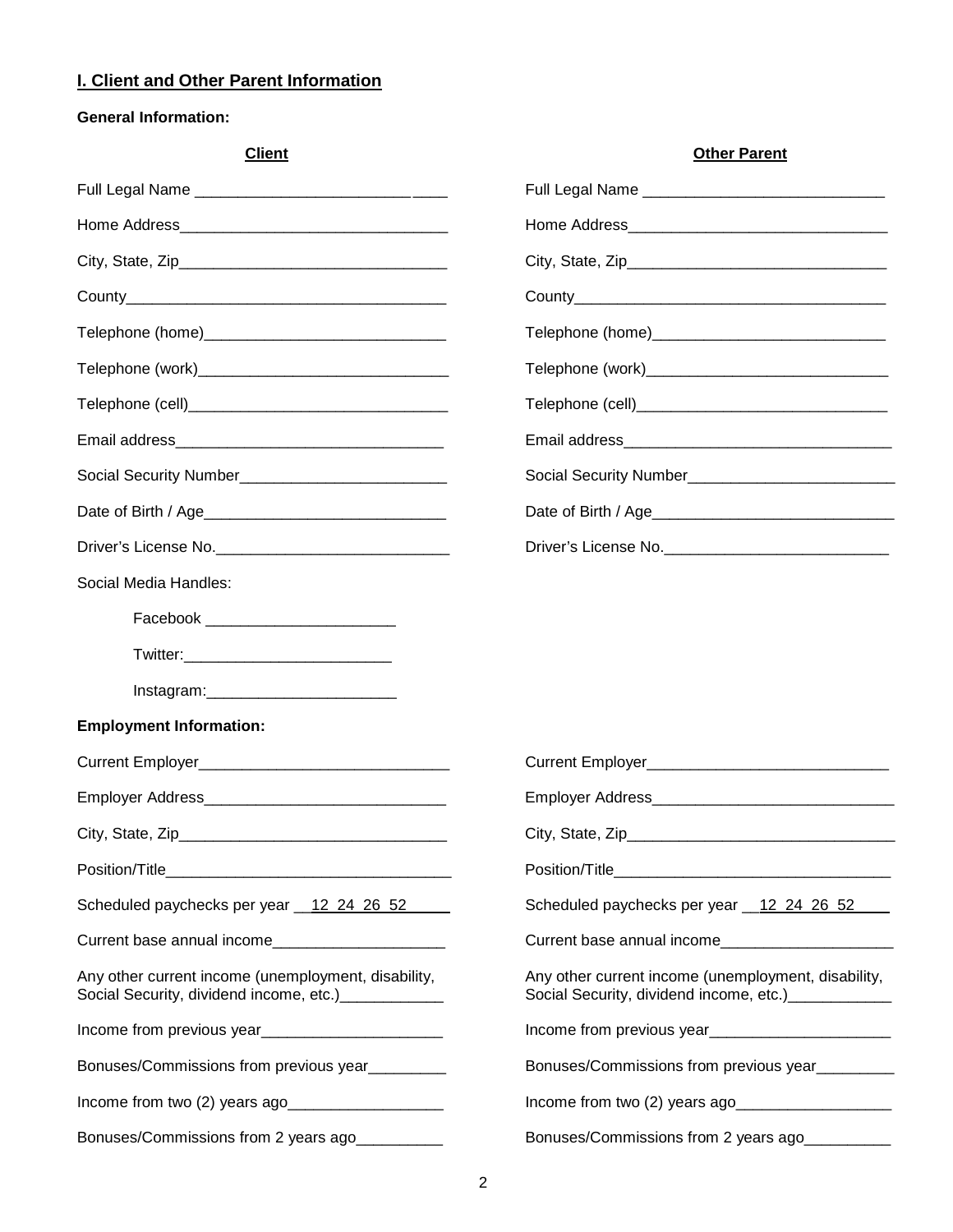| Income from three $(3)$ years ago<br>Bonuses/Commissions from 3 years ago  | Income from three $(3)$ years ago<br>Bonuses/Commissions from 3 years ago |  |  |
|----------------------------------------------------------------------------|---------------------------------------------------------------------------|--|--|
| <b>Client</b>                                                              | <b>Other Parent</b>                                                       |  |  |
| <b>Education Information:</b>                                              |                                                                           |  |  |
| Highest grade completed_________________________                           | Highest grade completed________________________                           |  |  |
| College/Degrees earned_______________________                              | College/Degrees earned_________________________                           |  |  |
| <b>Family and Relationship Information:</b>                                |                                                                           |  |  |
| How many times were you<br>married prior to this marriage? _______________ | How many times were you                                                   |  |  |
| Dates of prior marriage(s)__________________________                       | Dates of prior marriage (s)______________________                         |  |  |
|                                                                            | Dates of prior divorce(s)_______________________                          |  |  |
| Are you paying/receiving spousal support?_______                           | Are you paying/receiving spousal support?_______                          |  |  |
| Are you paying/receiving child support?_________                           | Are you paying/receiving child support?_________                          |  |  |
| Have you re-married since your divorce?                                    | Have you re-married since your divorce?_______                            |  |  |
|                                                                            |                                                                           |  |  |

# **II. Children of This Relationship**

**A. Insert the information requested below for all minor or dependent children of this relationship. List the residences for all places where the children have lived for the last FIVE years.** 

| 1.                                    | <b>Child's Name:</b> |                          |                                                                                   | <b>Place of Birth:</b> |  |
|---------------------------------------|----------------------|--------------------------|-----------------------------------------------------------------------------------|------------------------|--|
| Date of Birth:<br>Period of Residence |                      | Check if<br>Confidential | Male $\Box$ Female<br>Sex:<br>Person(s) With Whom Child Lived<br>(name & address) | Relationship           |  |
|                                       | to                   | present                  | Address<br>Confidential?                                                          |                        |  |
|                                       | to                   |                          | Address<br>Confidential?                                                          |                        |  |
|                                       | to                   |                          | Address<br>Confidential?                                                          |                        |  |
|                                       | to                   |                          | Address<br>Confidential?                                                          |                        |  |
|                                       |                      |                          |                                                                                   |                        |  |

| 2. | Child's Name:  | <b>Place of Birth:</b>                    |  |
|----|----------------|-------------------------------------------|--|
|    | Date of Birth: | $\sqrt[1]{\ }$ Male $\Box$ Female<br>Sex: |  |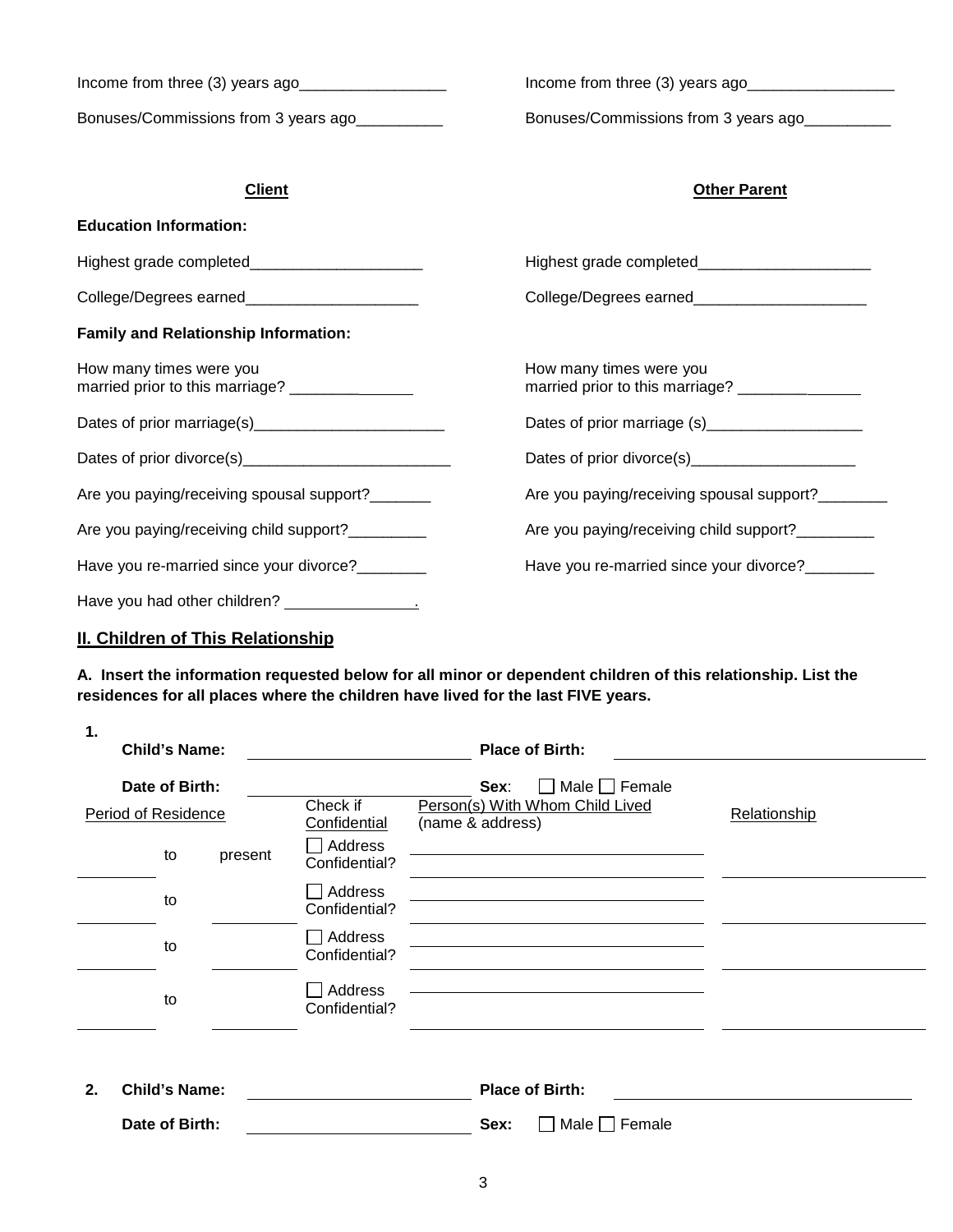| Period of Residence        | Check if<br>Confidential | Person(s) With Whom Child Lived<br>(name & address) | Relationship |
|----------------------------|--------------------------|-----------------------------------------------------|--------------|
| to<br>present              | Address<br>Confidential? |                                                     |              |
| to                         | Address<br>Confidential? |                                                     |              |
| to                         | Address<br>Confidential? |                                                     |              |
| to                         | Address<br>Confidential? |                                                     |              |
|                            |                          |                                                     |              |
| <b>Child's Name:</b><br>3. |                          | <b>Place of Birth:</b>                              |              |
| Date of Birth:             |                          | Male $\Box$ Female<br>Sex:                          |              |
| Period of Residence        | Check if<br>Confidential | Person(s) With Whom Child Lived<br>(name & address) | Relationship |
| to<br>present              | Address<br>~ … …         |                                                     |              |

| to | - - - - -<br>Confidential? |  |
|----|----------------------------|--|
| to | □ Address<br>Confidential? |  |
|    |                            |  |

### **B. Background Questions Relating to Your Minor Child(ren):**

to Address

Confidential?

Confidential?  $\Box$  Address

1. Have you ever participated as a party, witness, or in any capacity in any other case, in this or any other state, concerning the custody of, or visitation (parenting time), with any child subject to this case?

2. Do you have any information about any other civil cases that could affect the current case, including any cases relating to custody, domestic violence or protection orders, dependency, neglect or abuse allegations or adoptions concerning any child subject to this case?

3. List all of the criminal convictions, including guilty pleas, for you and the members of your household for the following offenses: any criminal offense involving acts that resulted in a child being abused or neglected; any domestic violence offense; any sexually oriented offense; and any offense involving a victim who was a family or household member at the time of the offense and caused physical harm to the victim during the commission of the offense\_\_\_\_\_\_\_\_\_\_\_\_\_\_\_\_\_\_\_\_\_\_\_\_\_\_\_\_\_\_\_\_\_\_\_\_\_\_\_\_\_\_\_\_\_\_\_\_\_\_\_\_\_\_\_\_\_\_\_\_\_\_\_\_\_\_\_\_\_\_\_\_\_\_\_\_\_\_\_\_\_\_\_\_\_

4. Do you know of any persons *not* a party to this case who has/have physical custody or claim(s) to have custody or visitation rights with respect to any child subject to this case?

5. Are the children in daycare or latchkey? If so, what is the monthly cost?\_\_\_\_\_\_\_\_\_\_\_\_\_\_\_\_\_\_\_\_\_\_\_\_\_\_\_\_\_\_\_\_\_\_

6. Please identify any special issues or concerns regarding the children\_\_\_\_\_\_\_\_\_\_\_\_\_\_\_\_\_\_\_\_\_\_\_\_\_\_\_\_\_\_\_\_\_\_\_

7. If the parties have separated, who are the children living with?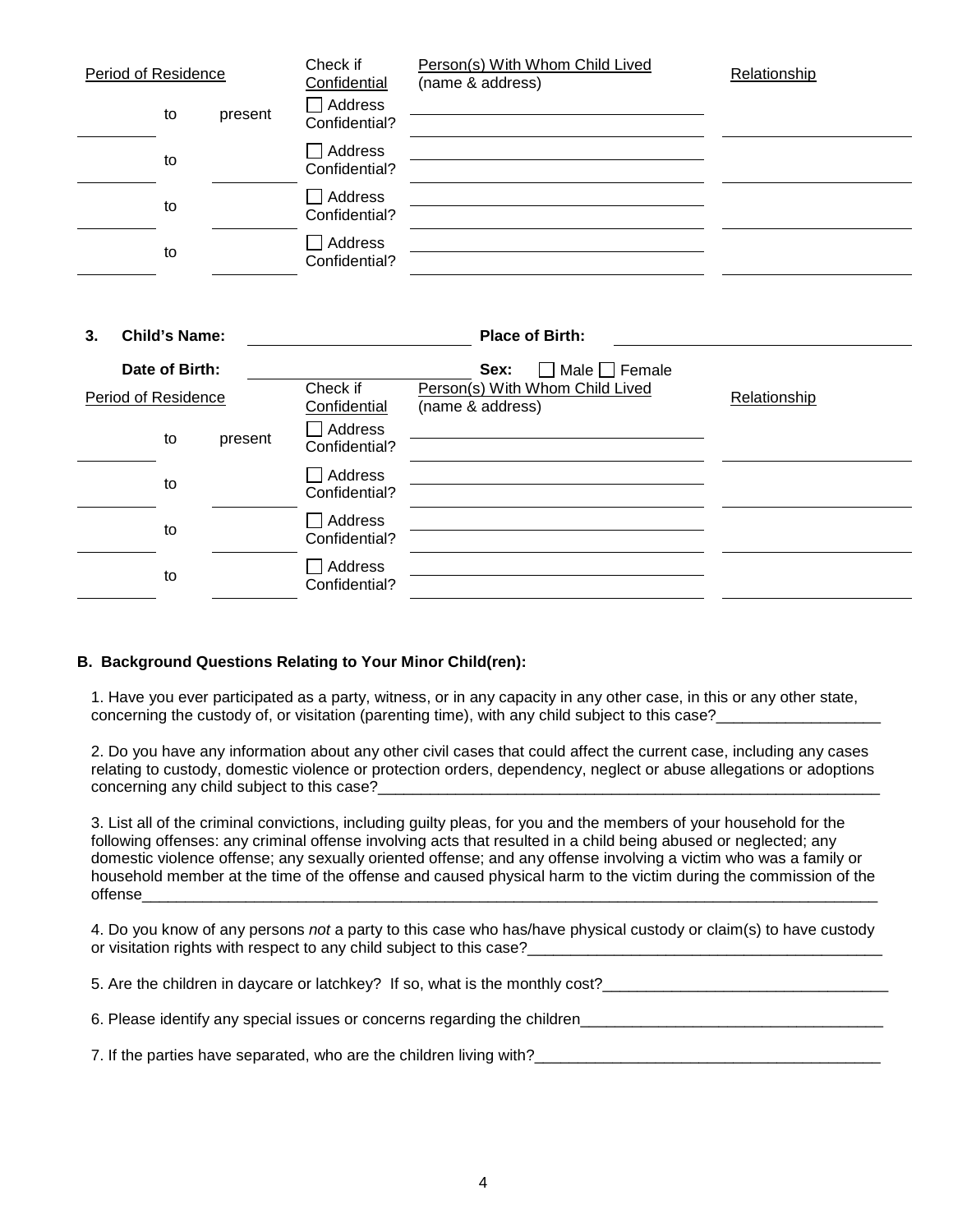#### **C. Current Custody Arrangements and Support Obligations:**

1. Custody

Identify the current custody arrangement:

- \_\_\_\_ Sole custody to client (client designated sole custodial parent of the children)
- \_\_\_\_ Sole custody to other parent (other parent designated sole custodial parent of the children)
- \_\_\_\_ Shared Parenting (each parent designated sole custodial parent of the children)
	- \_\_\_\_ with equal time division (children reside equally or close to equally with each parent)
	- \_\_\_\_ with children residing primarily with client and visiting with other parent
	- \_\_\_\_ with children residing primarily with other parent and visiting with client
- 2. Parenting Time Schedule
- a. Identify the current parenting time schedule:

During summers and holidays\_\_\_\_\_\_\_\_\_\_\_\_\_\_\_\_\_\_\_\_\_\_\_\_\_\_\_\_\_\_\_\_\_\_\_\_\_\_\_\_\_\_\_\_\_\_\_\_\_\_\_\_\_\_\_\_\_\_\_\_\_\_\_\_\_\_\_

3. Child Support

|  |  | a. Identify which parent is currently pays child support ____Client |  | <b>Other Parent</b> | <b>Neither</b> |
|--|--|---------------------------------------------------------------------|--|---------------------|----------------|
|--|--|---------------------------------------------------------------------|--|---------------------|----------------|

\_\_\_\_\_\_\_\_\_\_\_\_\_\_\_\_\_\_\_\_\_\_\_\_\_\_\_\_\_\_\_\_\_\_\_\_\_\_\_\_\_\_\_\_\_\_\_\_\_\_\_\_\_\_\_\_\_\_\_\_\_\_\_\_\_\_\_\_\_\_\_\_\_\_\_\_\_\_\_\_\_\_\_\_\_\_\_\_\_\_\_

\_\_\_\_\_\_\_\_\_\_\_\_\_\_\_\_\_\_\_\_\_\_\_\_\_\_\_\_\_\_\_\_\_\_\_\_\_\_\_\_\_\_\_\_\_\_\_\_\_\_\_\_\_\_\_\_\_\_\_\_\_\_\_\_\_\_\_\_\_\_\_\_\_\_\_\_\_\_\_\_\_\_\_\_\_\_\_\_\_\_\_

\_\_\_\_\_\_\_\_\_\_\_\_\_\_\_\_\_\_\_\_\_\_\_\_\_\_\_\_\_\_\_\_\_\_\_\_\_\_\_\_\_\_\_\_\_\_\_\_\_\_\_\_\_\_\_\_\_\_\_\_\_\_\_\_\_\_\_\_\_\_\_\_\_\_\_\_\_\_\_\_\_\_\_\_\_\_\_\_\_\_\_

\_\_\_\_\_\_\_\_\_\_\_\_\_\_\_\_\_\_\_\_\_\_\_\_\_\_\_\_\_\_\_\_\_\_\_\_\_\_\_\_\_\_\_\_\_\_\_\_\_\_\_\_\_\_\_\_\_\_\_\_\_\_\_\_\_\_\_\_\_\_\_\_\_\_\_\_\_\_\_\_\_\_\_\_\_\_\_\_\_\_\_

b. What is the current monthly amount of child support to be paid?\_\_\_\_\_\_\_\_\_\_\_\_\_

- c. Is the current amount based on the child support guidelines or a deviation from the guidelines? \_\_\_\_\_\_\_\_\_\_\_
- c. Is child support current or is there an arrearage?
- 4. Health Insurance for the Minor Children
	- a. Which parent currently provides health insurance for the children\_\_\_\_\_\_\_\_\_\_\_\_\_\_\_\_\_\_\_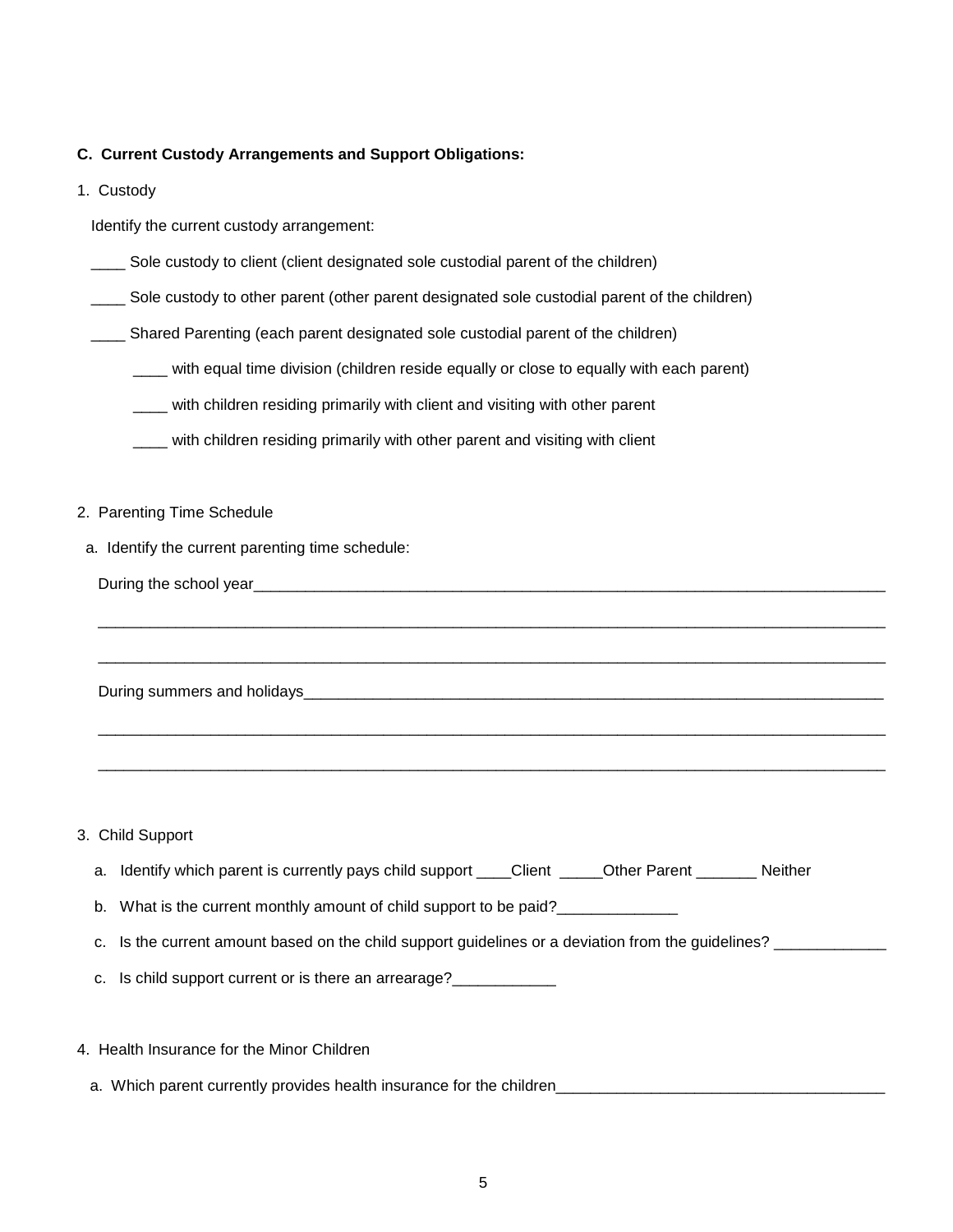b. Are your child(ren) currently enrolled in a low-income government-assisted health care program (Healthy Start/Medicaid)?

 c. Are you enrolled in an individual (non-group or COBRA) health insurance plan?\_\_\_\_\_\_\_\_\_\_\_\_\_\_\_\_\_\_\_\_\_\_\_\_\_\_\_\_\_\_

 d. Are you enrolled in a health insurance plan through a group (employer or other organization)?\_\_\_\_\_\_\_\_\_\_\_\_\_\_\_\_\_\_\_

 e. Under the available insurance, what would be the annual premium for a plan covering you and the child(ren) of this relationship (not including a spouse)?

 f. Under the available insurance, what would be the annual premium for a plan covering you alone (not including children or spouse)?

g. If you are enrolled in a health insurance plan, which of the following people is/are covered:

\_\_\_ Yourself

Your spouse

\_\_\_ Minor children of this relationship?

\_\_\_ Others?

h. Name of group (employer or organization) that provides health insurance, address and telephone number\_\_\_\_\_\_\_\_\_\_\_\_\_\_\_\_\_\_\_\_\_\_\_\_\_\_\_\_\_\_\_\_\_\_\_\_\_\_\_\_\_\_\_\_\_\_\_\_\_\_\_\_\_\_\_\_\_\_\_\_\_\_\_\_\_\_\_\_\_\_\_\_\_\_\_\_\_\_\_\_\_\_\_

\_\_\_\_\_\_\_\_\_\_\_\_\_\_\_\_\_\_\_\_\_\_\_\_\_\_\_\_\_\_\_\_\_\_\_\_\_\_\_\_\_\_\_\_\_\_\_\_\_\_\_\_\_\_\_\_\_\_\_\_\_\_\_\_\_\_\_\_\_\_\_\_\_\_\_\_\_\_\_\_\_\_\_\_\_\_\_

\_\_\_\_\_\_\_\_\_\_\_\_\_\_\_\_\_\_\_\_\_\_\_\_\_\_\_\_\_\_\_\_\_\_\_\_\_\_\_\_\_\_\_\_\_\_\_\_\_\_\_\_\_\_\_\_\_\_\_\_\_\_\_\_\_\_\_\_\_\_\_\_\_\_\_\_\_\_\_\_\_\_\_\_\_\_\_

\_\_\_\_\_\_\_\_\_\_\_\_\_\_\_\_\_\_\_\_\_\_\_\_\_\_\_\_\_\_\_\_\_\_\_\_\_\_\_\_\_\_\_\_\_\_\_\_\_\_\_\_\_\_\_\_\_\_\_\_\_\_\_\_\_\_\_\_\_\_\_\_\_\_\_\_\_\_\_\_\_\_\_\_\_\_\_

\_\_\_\_\_\_\_\_\_\_\_\_\_\_\_\_\_\_\_\_\_\_\_\_\_\_\_\_\_\_\_\_\_\_\_\_\_\_\_\_\_\_\_\_\_\_\_\_\_\_\_\_\_\_\_\_\_\_\_\_\_\_\_\_\_\_\_\_\_\_\_\_\_\_\_\_\_\_\_\_\_\_\_\_\_\_\_

\_\_\_\_\_\_\_\_\_\_\_\_\_\_\_\_\_\_\_\_\_\_\_\_\_\_\_\_\_\_\_\_\_\_\_\_\_\_\_\_\_\_\_\_\_\_\_\_\_\_\_\_\_\_\_\_\_\_\_\_\_\_\_\_\_\_\_\_\_\_\_\_\_\_\_\_\_\_\_\_\_\_\_\_\_\_\_

\_\_\_\_\_\_\_\_\_\_\_\_\_\_\_\_\_\_\_\_\_\_\_\_\_\_\_\_\_\_\_\_\_\_\_\_\_\_\_\_\_\_\_\_\_\_\_\_\_\_\_\_\_\_\_\_\_\_\_\_\_\_\_\_\_\_\_\_\_\_\_\_\_\_\_\_\_\_\_\_\_\_\_\_\_\_\_

\_\_\_\_\_\_\_\_\_\_\_\_\_\_\_\_\_\_\_\_\_\_\_\_\_\_\_\_\_\_\_\_\_\_\_\_\_\_\_\_\_\_\_\_\_\_\_\_\_\_\_\_\_\_\_\_\_\_\_\_\_\_\_\_\_\_\_\_\_\_\_\_\_\_\_\_\_\_\_\_\_\_\_\_\_\_\_

\_\_\_\_\_\_\_\_\_\_\_\_\_\_\_\_\_\_\_\_\_\_\_\_\_\_\_\_\_\_\_\_\_\_\_\_\_\_\_\_\_\_\_\_\_\_\_\_\_\_\_\_\_\_\_\_\_\_\_\_\_\_\_\_\_\_\_\_\_\_\_\_\_\_\_\_\_\_\_\_\_\_\_\_\_\_\_

\_\_\_\_\_\_\_\_\_\_\_\_\_\_\_\_\_\_\_\_\_\_\_\_\_\_\_\_\_\_\_\_\_\_\_\_\_\_\_\_\_\_\_\_\_\_\_\_\_\_\_\_\_\_\_\_\_\_\_\_\_\_\_\_\_\_\_\_\_\_\_\_\_\_\_\_\_\_\_\_\_\_\_\_\_\_\_

\_\_\_\_\_\_\_\_\_\_\_\_\_\_\_\_\_\_\_\_\_\_\_\_\_\_\_\_\_\_\_\_\_\_\_\_\_\_\_\_\_\_\_\_\_\_\_\_\_\_\_\_\_\_\_\_\_\_\_\_\_\_\_\_\_\_\_\_\_\_\_\_\_\_\_\_\_\_\_\_\_\_\_\_\_\_\_

\_\_\_\_\_\_\_\_\_\_\_\_\_\_\_\_\_\_\_\_\_\_\_\_\_\_\_\_\_\_\_\_\_\_\_\_\_\_\_\_\_\_\_\_\_\_\_\_\_\_\_\_\_\_\_\_\_\_\_\_\_\_\_\_\_\_\_\_\_\_\_\_\_\_\_\_\_\_\_\_\_\_\_\_\_\_\_

5. Is the current child custody and/or support order being followed? Please explain.

**E. Desired Custody Arrangements and Support Obligations (if applicable):**

1. What circumstances have changed since the current child custody arrangement and/or child support obligation were made a court order?\_\_\_\_\_\_\_\_\_\_\_\_\_\_\_\_\_\_\_\_\_\_\_\_\_\_\_\_\_\_\_\_\_\_\_\_\_\_\_\_\_\_\_\_\_\_\_\_\_\_\_\_\_\_\_\_\_\_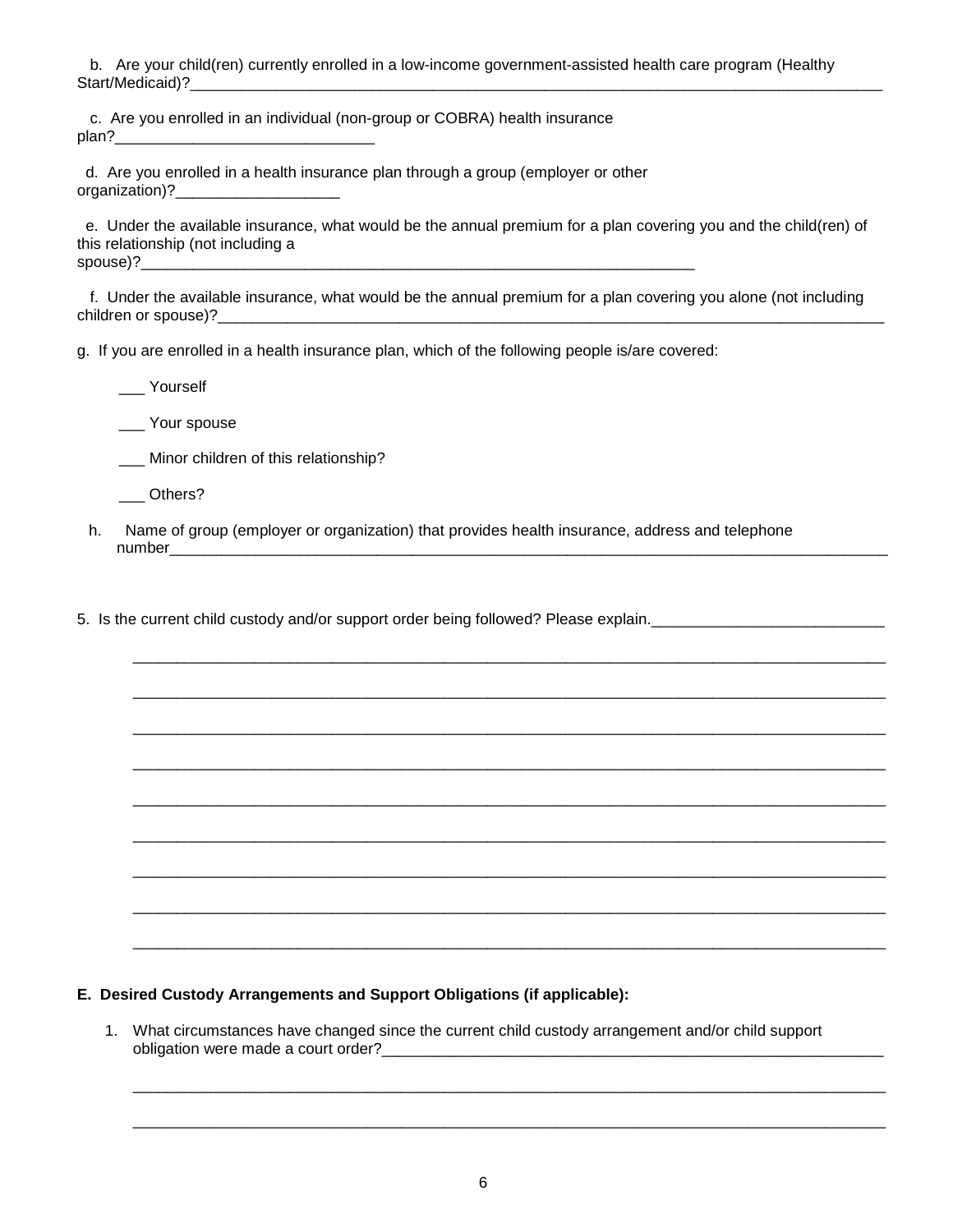### 1. Custody

Identify the custody arrangement that you believe is in the best interest of your children:

Sole custody to client (client designated sole custodial parent of the children)

\_\_\_\_ Sole custody to other parent (other parent designated sole custodial parent of the children)

\_\_\_\_ Shared Parenting (each parent designated sole custodial parent of the children)

\_\_\_\_ with equal time division (children reside equally or close to equally with each parent)

\_\_\_\_ with children residing primarily with client and visiting with other parent

\_\_\_\_ with children residing primarily with other parent and visiting with client

#### 2. Parenting Time Schedule

a. Identify the parenting time schedule that you believe is in the best interest of your children:

During the school year\_\_\_\_\_\_\_\_\_\_\_\_\_\_\_\_\_\_\_\_\_\_\_\_\_\_\_\_\_\_\_\_\_\_\_\_\_\_\_\_\_\_\_\_\_\_\_\_\_\_\_\_\_\_\_\_\_\_\_\_\_\_\_\_\_\_\_\_\_\_\_\_\_

During summers and holidays\_\_\_\_\_\_\_\_\_\_\_\_\_\_\_\_\_\_\_\_\_\_\_\_\_\_\_\_\_\_\_\_\_\_\_\_\_\_\_\_\_\_\_\_\_\_\_\_\_\_\_\_\_\_\_\_\_\_\_\_\_\_\_\_\_\_\_

#### 3. Child Support

- a. Identify which parent should pay child support \_\_\_\_Client \_\_\_\_\_Other Parent \_\_\_\_\_\_\_ Neither
- b. Have the parties discussed to or agreed to an alternative child support amount?\_\_\_\_\_\_\_\_\_\_\_\_\_\_\_\_\_

\_\_\_\_\_\_\_\_\_\_\_\_\_\_\_\_\_\_\_\_\_\_\_\_\_\_\_\_\_\_\_\_\_\_\_\_\_\_\_\_\_\_\_\_\_\_\_\_\_\_\_\_\_\_\_\_\_\_\_\_\_\_\_\_\_\_\_\_\_\_\_\_\_\_\_\_\_\_\_\_\_\_\_\_\_\_\_\_\_\_\_

\_\_\_\_\_\_\_\_\_\_\_\_\_\_\_\_\_\_\_\_\_\_\_\_\_\_\_\_\_\_\_\_\_\_\_\_\_\_\_\_\_\_\_\_\_\_\_\_\_\_\_\_\_\_\_\_\_\_\_\_\_\_\_\_\_\_\_\_\_\_\_\_\_\_\_\_\_\_\_\_\_\_\_\_\_\_\_\_\_\_\_

\_\_\_\_\_\_\_\_\_\_\_\_\_\_\_\_\_\_\_\_\_\_\_\_\_\_\_\_\_\_\_\_\_\_\_\_\_\_\_\_\_\_\_\_\_\_\_\_\_\_\_\_\_\_\_\_\_\_\_\_\_\_\_\_\_\_\_\_\_\_\_\_\_\_\_\_\_\_\_\_\_\_\_\_\_\_\_\_\_\_\_

\_\_\_\_\_\_\_\_\_\_\_\_\_\_\_\_\_\_\_\_\_\_\_\_\_\_\_\_\_\_\_\_\_\_\_\_\_\_\_\_\_\_\_\_\_\_\_\_\_\_\_\_\_\_\_\_\_\_\_\_\_\_\_\_\_\_\_\_\_\_\_\_\_\_\_\_\_\_\_\_\_\_\_\_\_\_\_\_\_\_\_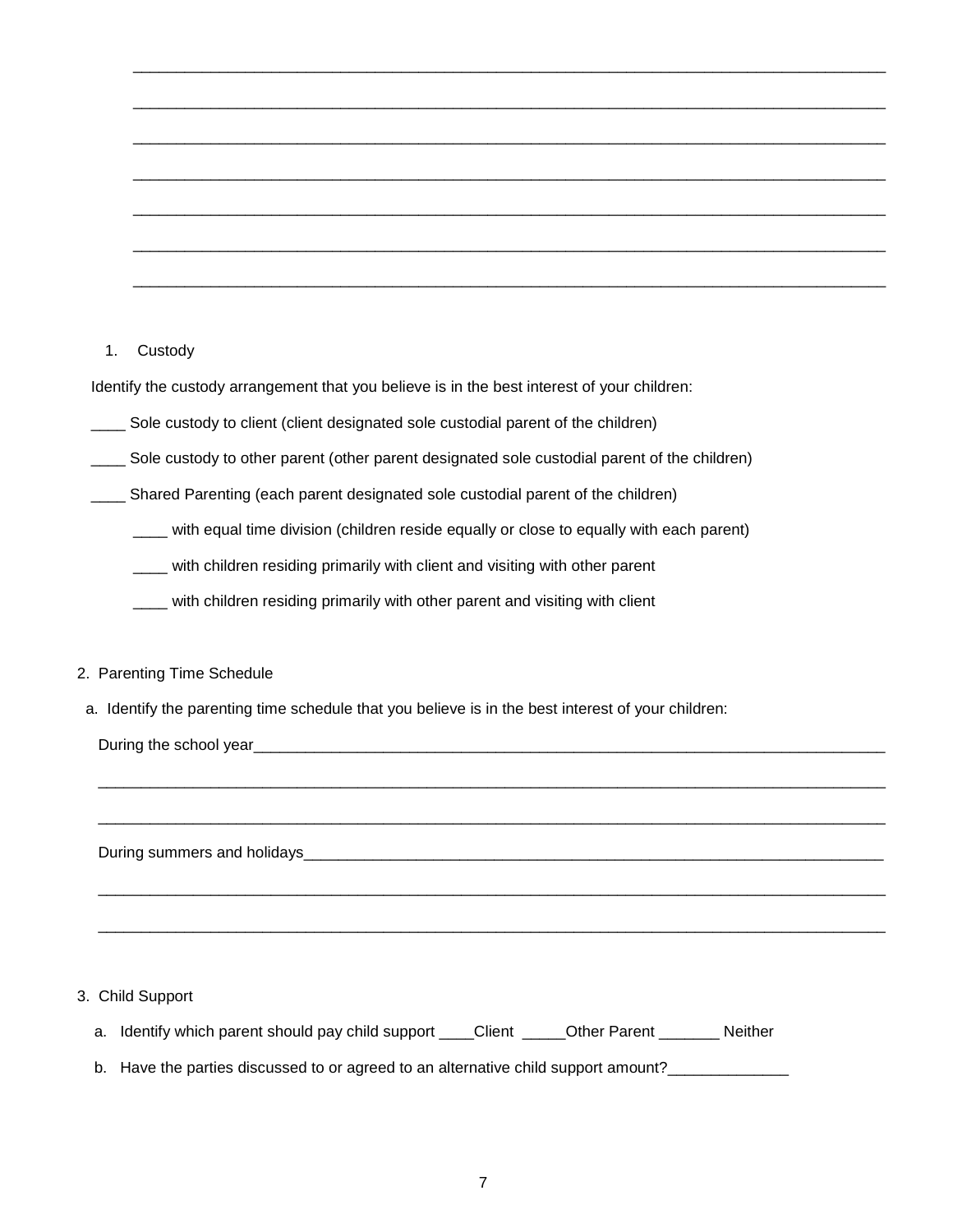4. Health Insurance for the Minor Children

a. Which parent should be providing health insurance for the children\_\_\_\_\_\_\_\_\_\_\_

 b. Are your child(ren) currently enrolled in a low-income government-assisted health care program (Healthy Start/Medicaid)?

 c. Are you enrolled in an individual (non-group or COBRA) health insurance  $plan?$ 

 d. Are you enrolled in a health insurance plan through a group (employer or other organization)?

 e. Under the available insurance, what would be the annual premium for a plan covering you and the child(ren) of this relationship (not including a  $spouse)$ ?

 f. Under the available insurance, what would be the annual premium for a plan covering you alone (not including children or spouse)?\_\_\_\_\_\_\_\_\_\_\_\_\_\_\_\_\_\_\_\_\_\_\_\_\_\_\_\_\_\_\_\_\_\_\_\_\_\_\_\_\_\_\_\_\_\_\_\_\_\_\_\_\_\_\_\_\_\_\_\_\_\_\_\_\_\_\_\_\_\_\_\_\_\_\_\_\_

h. If you are enrolled in a health insurance plan, which of the following people is/are covered:

\_\_\_ Yourself

\_\_\_ Your spouse

\_\_\_ Minor children of this relationship?

\_\_\_ Others?

 $\overline{\phantom{a}}$ 

i. Name of group (employer or organization) that provides health insurance, address and telephone number

#### 5. Decision-Making Authority

- a. Please specify which parent you believe should serve as the primary decision-maker for the following issues relating to the child(ren):
	- 1. Education
		- $\equiv$  client
		- \_\_ other parent
		- shared decision-making authority
	- 2. Healthcare
		- \_\_ client
		- \_\_ other parent
		- \_\_ shared decision-making authority
	- 3. Religion
		- \_\_ client
		- \_\_ other parent
		- \_\_ shared decision-making authority
- 6. School Placement Parent
	- a. Please specify which party you believe should be designated parent for school placement purposes:
		- \_\_ client
		- \_\_ other parent
		- $\equiv$  both